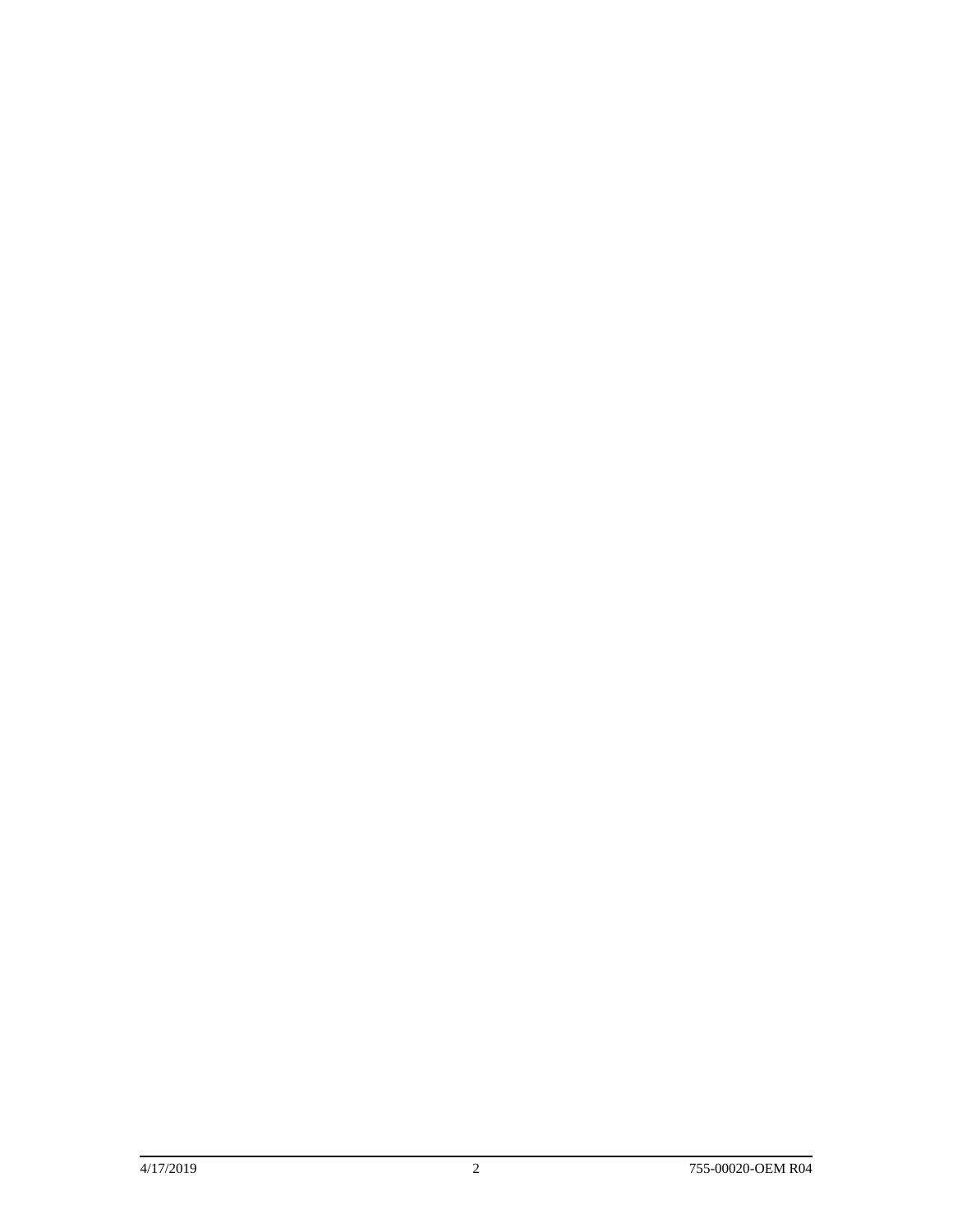# **TABLE OF CONTENTS**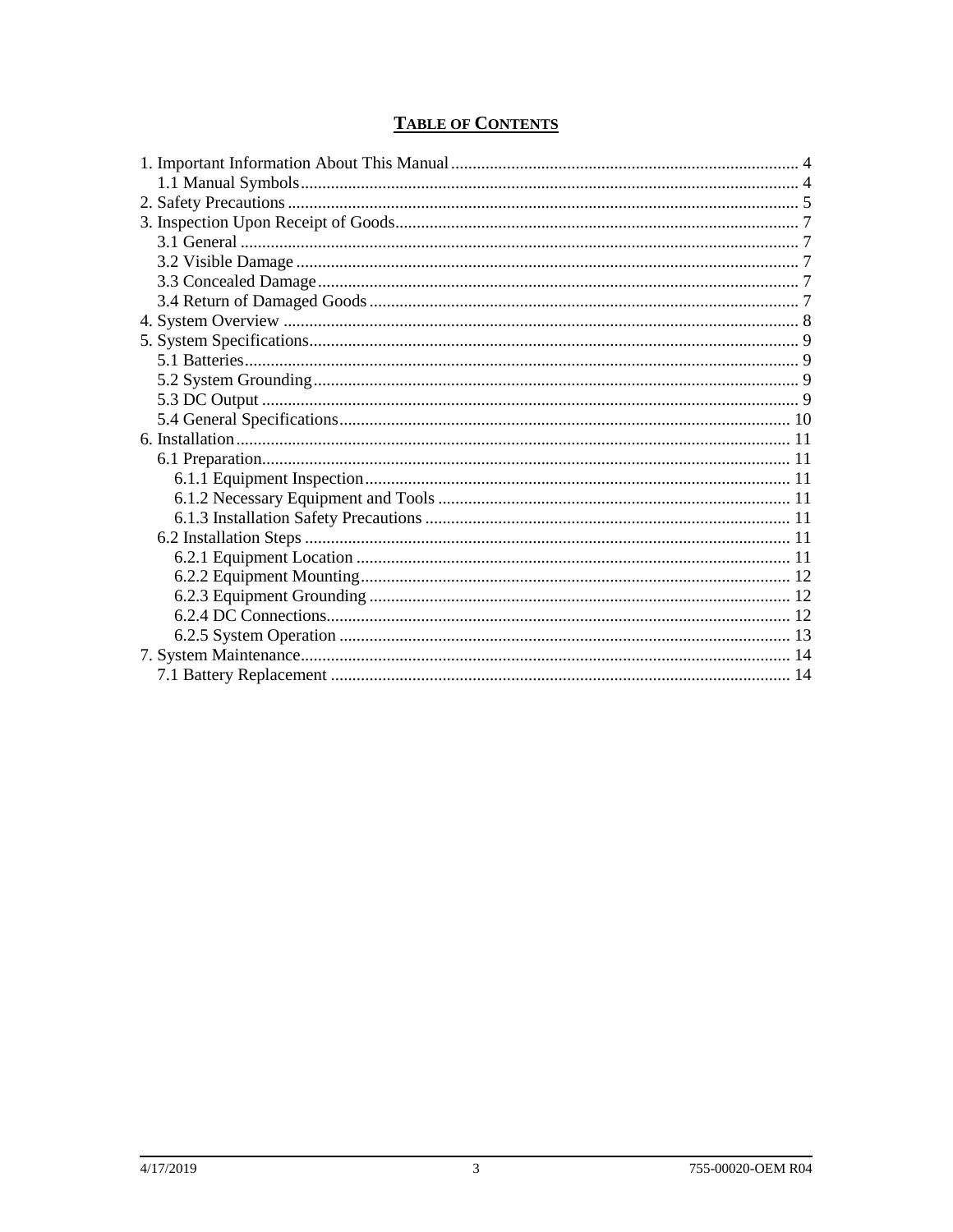# <span id="page-3-0"></span>**1.IMPORTANT INFORMATION ABOUT THIS MANUAL**

SAVE THESE INSTRUCTIONS! This manual contains important information that is needed during the installation and maintenance of the system.

# <span id="page-3-1"></span>**1.1 MANUAL SYMBOLS**



# **Warning / Caution:**

Indicates information provided to protect the user against personal injury, safety hazards, and/or possible equipment damage.



# **Important:**

Indicates information provided as an installation or operating instruction or tip as well as general important installation and system information.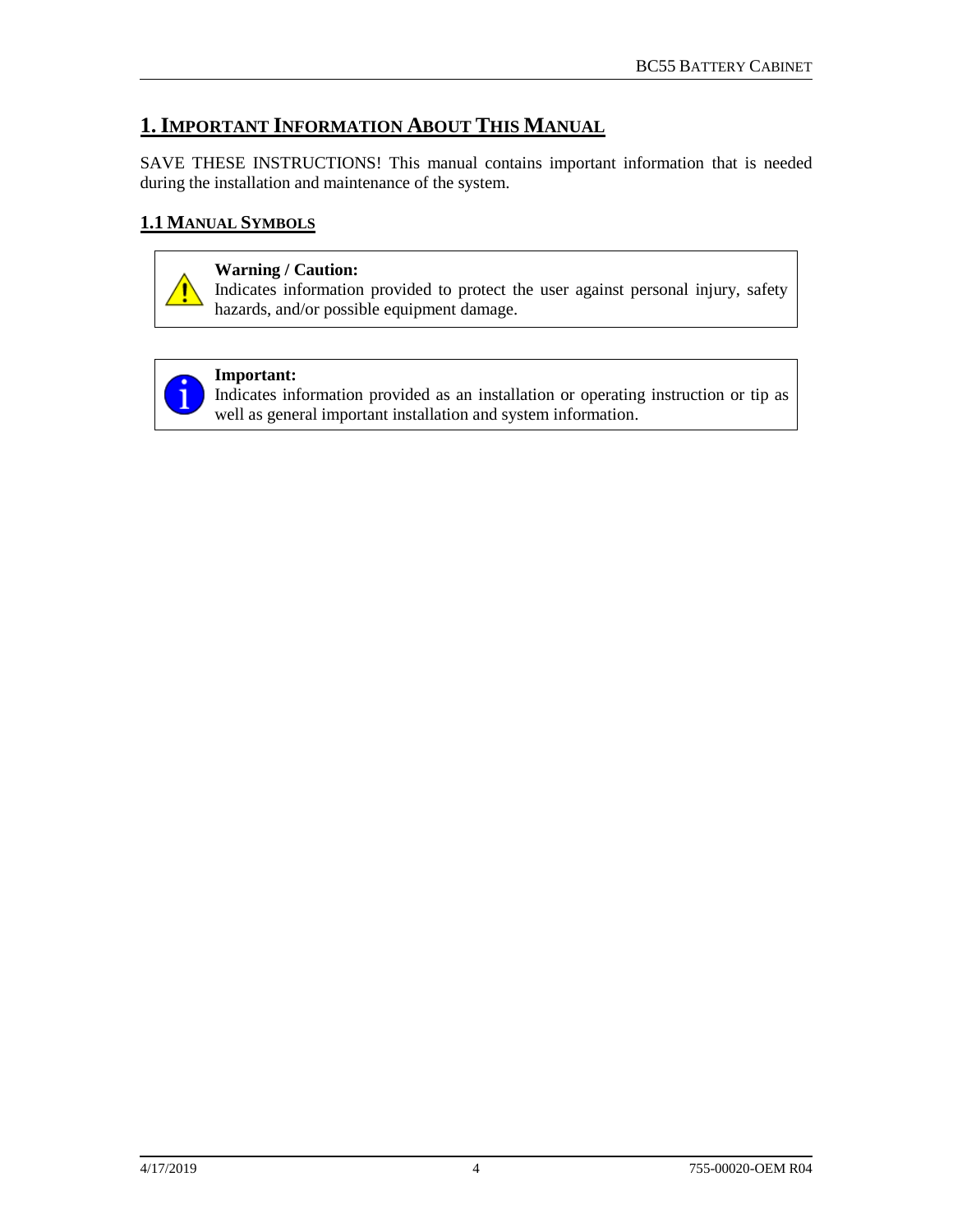# <span id="page-4-0"></span>**2. SAFETY PRECAUTIONS**



Before installing or maintaining this system, it is extremely important to read this manual and be sure that all system drawings and schematics are reviewed and clearly understood. If there are any questions concerning this manual or any of the installation or maintenance procedures and/or requirements please contact your system supplier before proceeding.

When installing this power system, follow all applicable federal, state and local regulations as well as industry guidelines to insure proper system installation.



Only qualified electricians or DC power technicians should attempt to install or service this equipment.



System installation and maintenance should always be performed with heavily insulated tools. It is also recommended to wear rubber gloves, boots, and use insulating mats to stand on when working on this equipment.



Always wear eye protection when installing or maintaining batteries and/or power equipment.



Do not attempt to unpack or move the battery cabinet without assistance. Use appropriate handling equipment rated to bear the weight and bulk of the battery cabinet, such as freight elevators, pallet jacks and forklifts. (Fully extend forks under load. Spread forks to maximum possible width under load. Lift cabinet from bottom only. Wear safety shoes.)



Do not smoke or present open flames near any battery system.



For the safety of others, never leave an open cabinet or panel unattended.



To reduce the risk of fire, replace fuses with the same type and rating of fuses supplied with the system.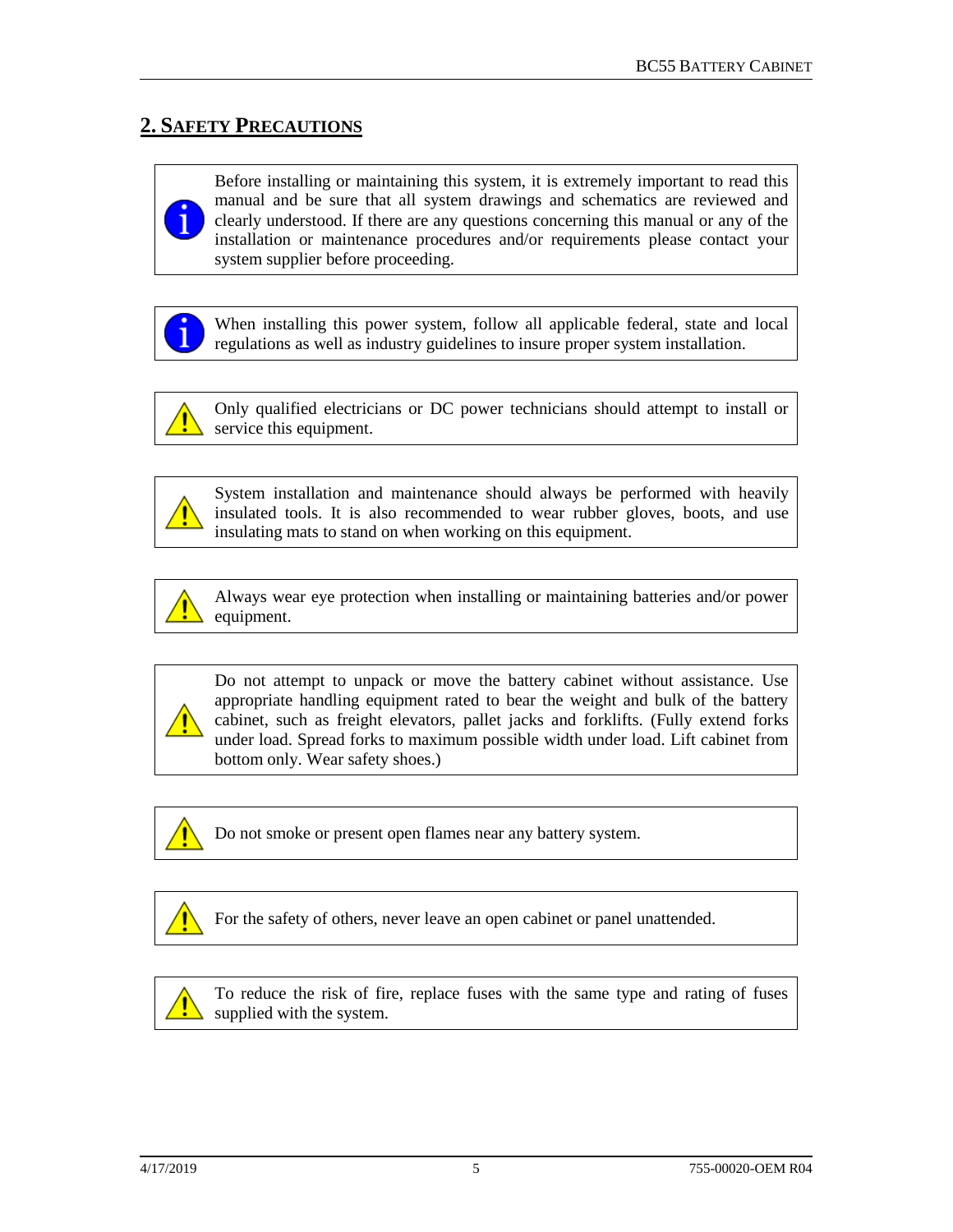

DC Power and Batteries can be very dangerous and have extremely high short circuit current. Electrical shock, severe burns, fire or death can result from a system short.



To avoid personal injury including electrical shock, severe burns and possible death, all jewelry including bracelets, rings and watches must be removed prior to installing or servicing this system.

Ţ

Do not open or mutilate batteries. Opened or severely damaged batteries can release toxic electrolyte which is harmful to the skin and eyes.



Never lay loose cables, metal parts or tools on top of batteries.



Under certain conditions, batteries can vent potentially explosive gas (hydrogen). Never enclose batteries or battery cabinets in a sealed room.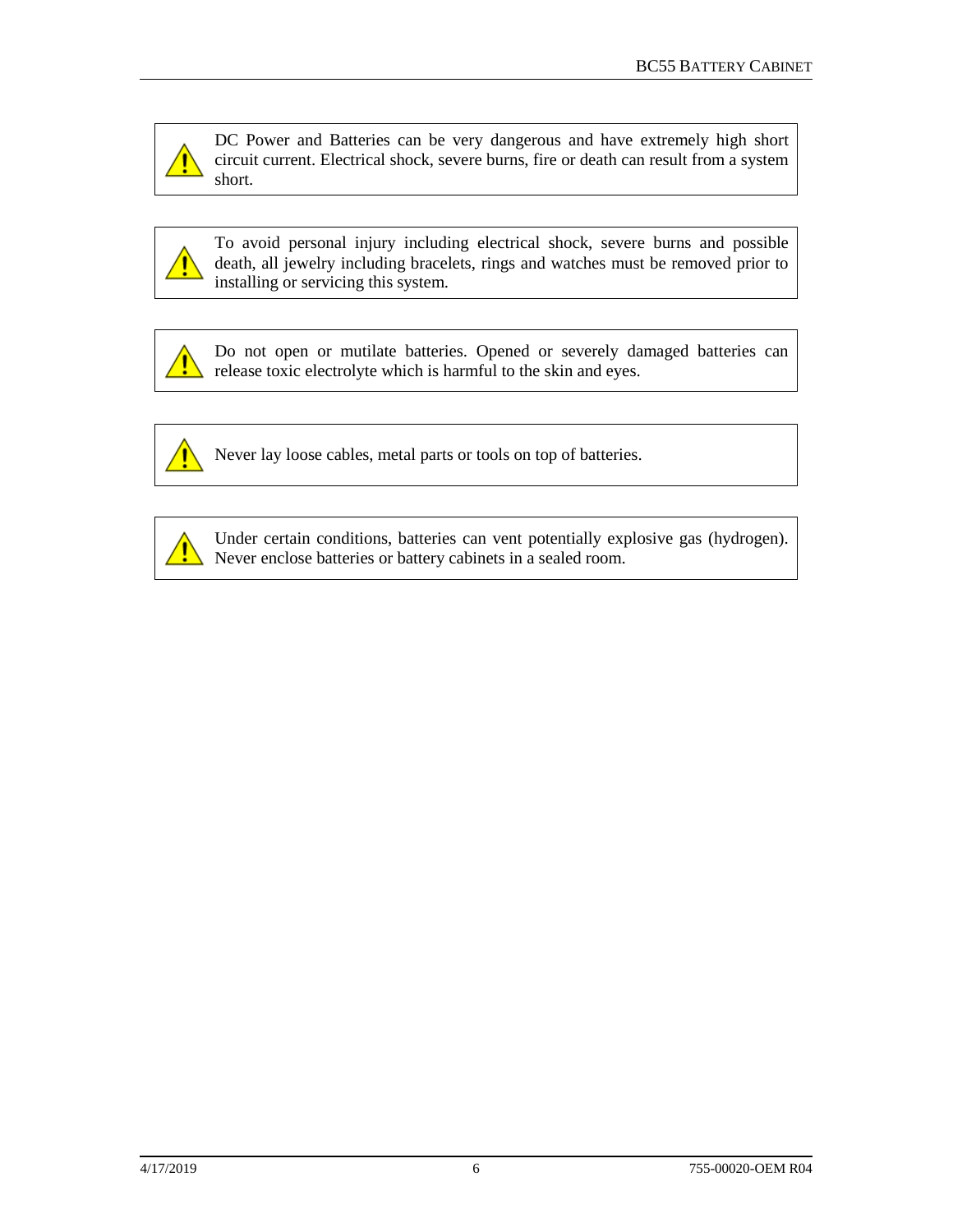# <span id="page-6-0"></span>**3.INSPECTION UPON RECEIPT OF GOODS**

# <span id="page-6-1"></span>**3.1 GENERAL**

Special precautions and care have been taken to ensure the system arrives safe and undamaged. However, upon receipt, you should inspect the entire shipment, including the crate and any boxes for evidence of damage that may have occurred during transit.

# <span id="page-6-2"></span>**3.2 VISIBLE DAMAGE**

It is the responsibility of the person receiving the shipment to inventory and fully inspect all materials against the bill of lading or weigh bill IMMEDIATELY while the carrier representative is still present. Insure that all items are accounted for, including number of skids and quantity of boxes. Also note any visible external damage that may have occurred during transit. Make all applicable notations on the delivery receipt before signing and file a damage report with the carrier.

# <span id="page-6-3"></span>**3.3 CONCEALED DAMAGE**

Within 3 to 30 days of receipt (depending on courier), unpack the system and check for any concealed damage. Check the materials received against the detailed packing list to verify the quantity and the condition as complete and satisfactory.

Note any damage to the internal packaging, then request an inspection by the carrier and file a concealed damage claim. If there is a material shortage, contact your system supplier to file a claim.

# **Please contact your shipping company for all shipping damage.**

# <span id="page-6-4"></span>**3.4 RETURN OF DAMAGED GOODS**

Should equipment be damaged and require return for repair, a representative will provide instructions along with an RMA number to expedite the return.

# **A RMA number must be obtained before returning equipment.**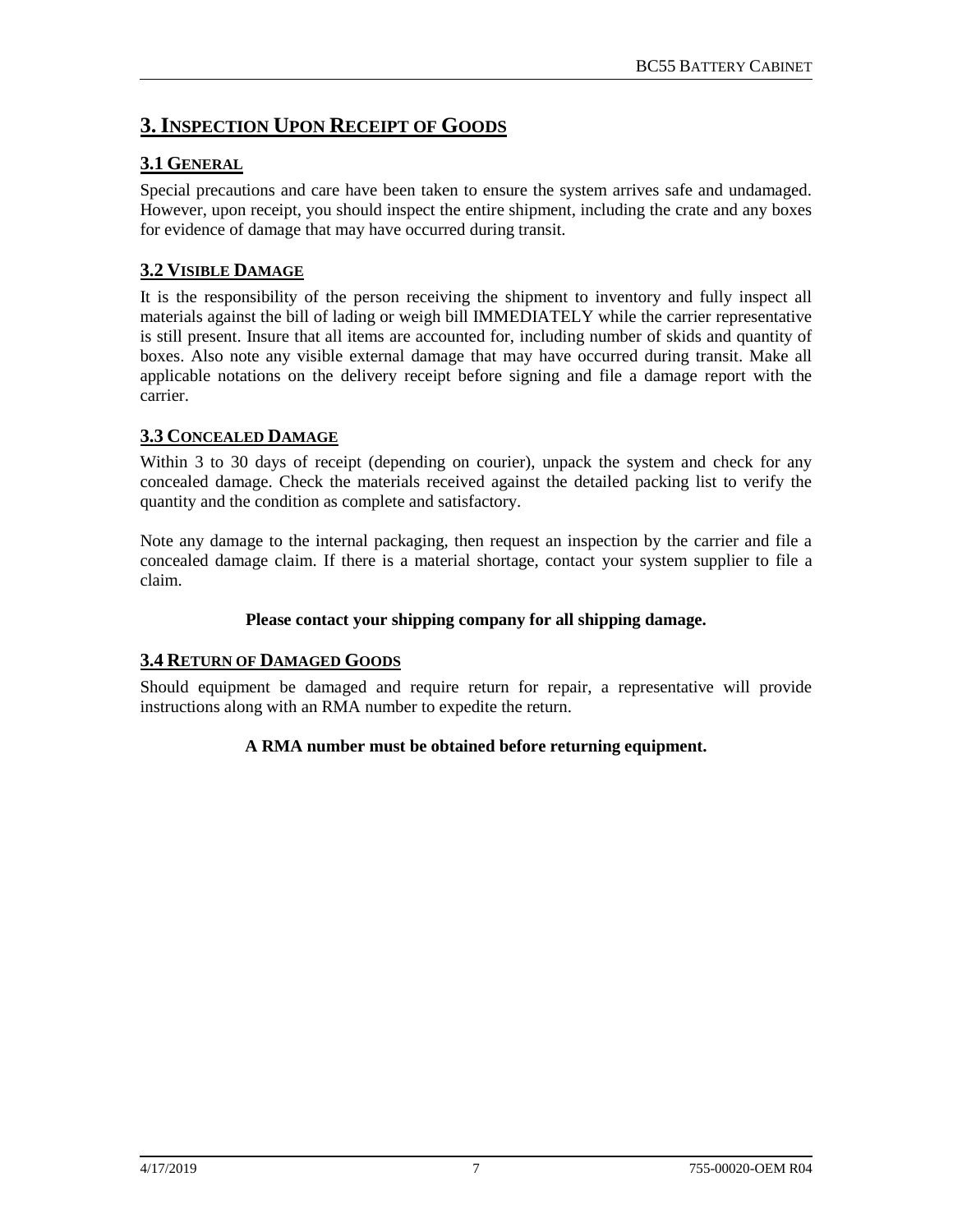# <span id="page-7-0"></span>**4. SYSTEM OVERVIEW**

During normal operating conditions the UPS supplies power to the load as well as the necessary power required to keep the batteries at the proper float voltage. When AC power fails, the batteries will discharge in order to provide the necessary backup power to the load. It is the responsibility of the customer to make sure the batteries are not discharged below manufactures recommendations. After any battery discharge has occurred, the batteries should be recharged as soon as possible. Batteries will be damaged if not properly recharged right away. See the UPS manual for more information on charging the batteries.

#### Optional External Circuit Breaker Access Safety Feature

The option provides functional access to the equipment circuit breaker via a handle located on the exterior of a cabinet door that is physically connected to the circuit breaker in the cabinet's interior.

Putting the circuit breaker in its Closed/On position by using an external handle located on the battery cabinet door accomplishes the following;

- 1. Connects the battery cabinet to the UPS
- 2. Automatically locks the battery cabinet door to prevent access to the cabinet interior during its operation as a power backup to the UPS.

Putting the circuit breaker in its open/off position by using an external handle located on the battery cabinet door accomplishes the following;

- 1. Isolates the battery cabinet from the UPS
- 2. Divides the 480VDC battery string into two (2) battery strings of 240VDC each.
- 3. Unlocks the battery cabinet doors to allow access to the cabinet interior for component maintenance or battery replacement purposes.

The division of the 480VDC battery string into two (2) 240VDC battery strings reduces the battery cabinet's latent electrical shock intensity. This allows a minimization of the required high voltage protective gear needed to be worn by maintenance personnel when servicing the battery cabinet.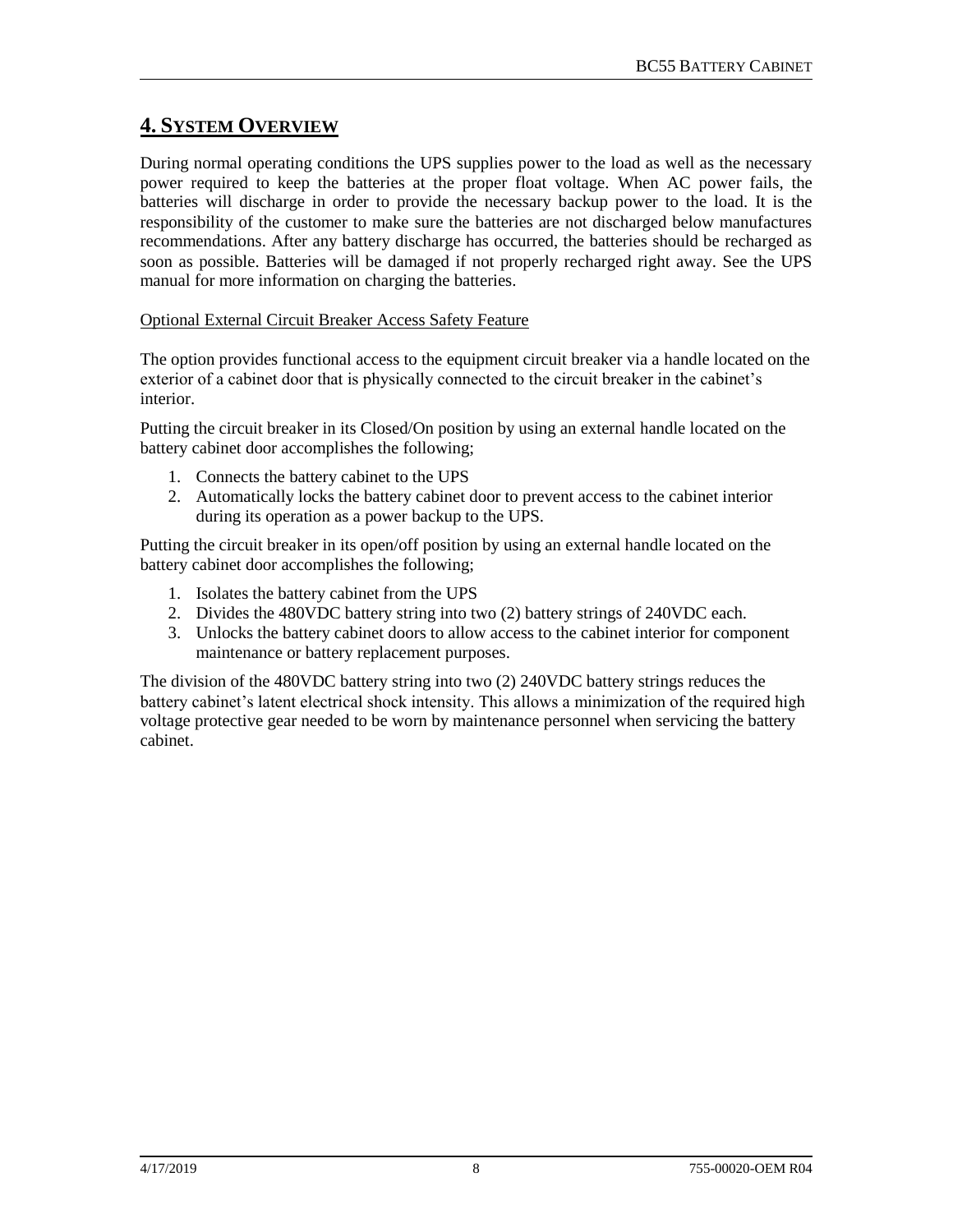# <span id="page-8-0"></span>**5. SYSTEM SPECIFICATIONS**

# <span id="page-8-1"></span>**5.1 BATTERIES**

Please refer to system drawings for model specific information. **Type:** Valve Regulated Lead Acid (VRLA), sealed, non-spillable **Voltage:** 12 VDC Nominal



Only cabinets with **Flame Retardant Batteries** are suitable for computer room use.

# <span id="page-8-2"></span>**5.2 SYSTEM GROUNDING**

All system ground wires should be derived from the main building ground source.

**Cabinet Safety Ground:** Each cabinet is supplied with a mechanical ground lug that accepts bare wire from #14 AWG to 1/0 AWG cable.

#### **Torque:** 55 lb-in

**Wire Size and Type:** Ground wire should be sized per NEC and/or all applicable national and local codes.

| Minimum Size Conductor for Grounding the Battery Cabinet |                  |                    |  |
|----------------------------------------------------------|------------------|--------------------|--|
| <b>Battery Cabinet Breaker or Fuse Size</b>              | Copper Wire Size | Aluminum Wire Size |  |
| Up to 200 Amps                                           | 6 AWG            | 4 AWG              |  |
| 201-300 Amps                                             | 4 AWG            | 2 AWG              |  |
| 301-400 Amps                                             | 3 AWG            | 1 AWG              |  |
| 401-500 Amps                                             | 2 AWG            | $1/0$ AWG          |  |
| 501-600 Amps                                             | 1 AWG            | N/A                |  |

# <span id="page-8-3"></span>**5.3 DC OUTPUT**

Please refer to system drawings for model specific information.

**Voltage:** 12-480 VDC Nominal

**Circuit Breaker:** UL Listed 600 VDC rated. See system drawings for details.

**Wire Size and Type:** 75°C rating; size per NEC Table 310.16 and/or all applicable national and local codes.



Wire should be sized for a maximum voltage drop of 0.5 volt.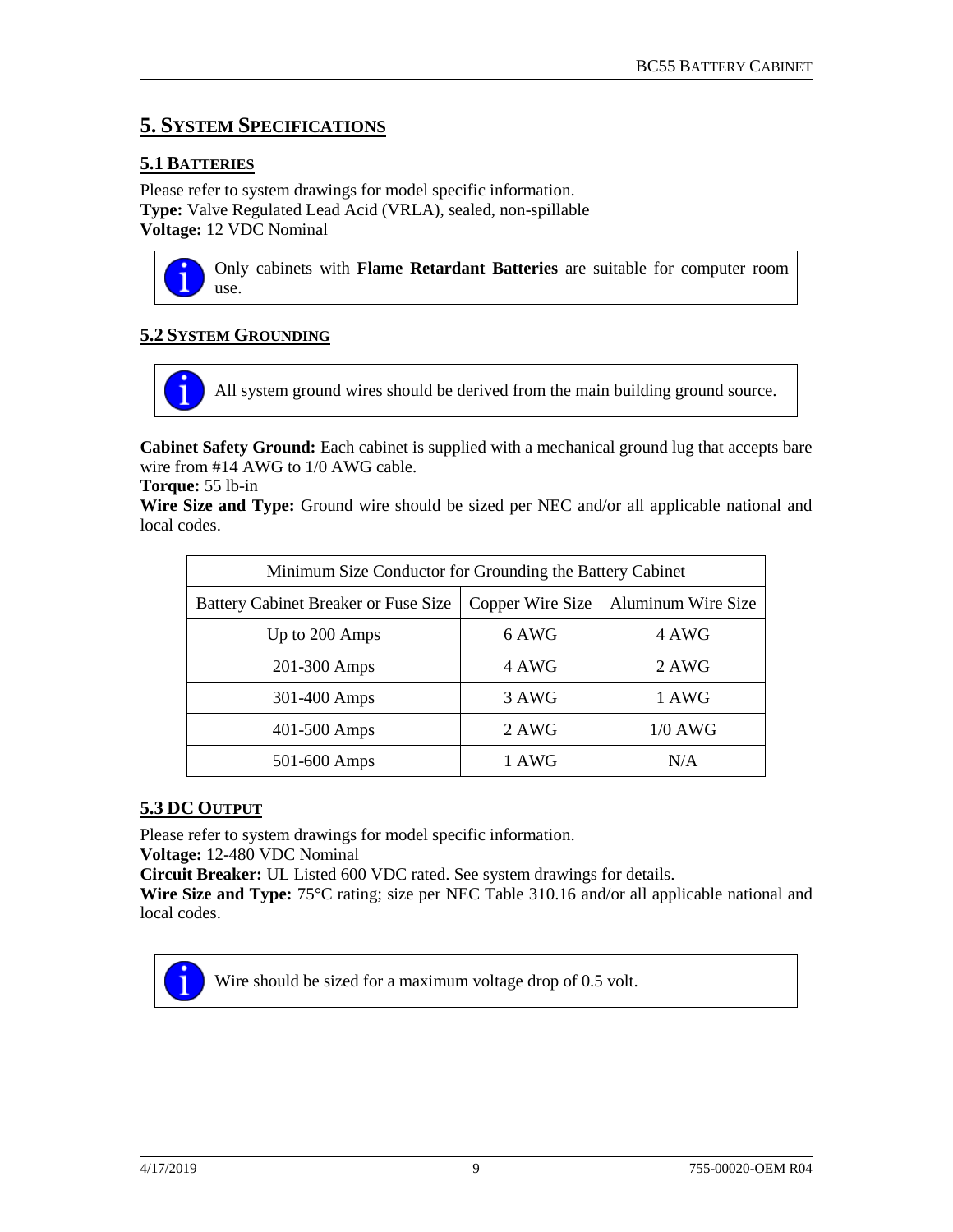# <span id="page-9-0"></span>**5.4 GENERAL SPECIFICATIONS**

**Cabinet Size:** 40"W x 29.5"D x 78.7"H

**Empty Cabinet Weight (approximately):** 540 lbs.

**Operating Temperature:** See battery specifications for optimal operating temperatures.

**Ventilation:** Ventilation holes are located in the front, rear, and top of the cabinet. Clearance around the equipment should be as suggested by NEC and/or all applicable national and local codes. A minimum rear clearance of 2 inches is recommended for optimal cooling of the equipment.



Under certain conditions, batteries can vent potentially explosive gas (hydrogen). Never enclose batteries or battery cabinets in a sealed room.



Batteries should be stored according to the battery manufacturers specifications. Exceeding the recommended ambient storage temperature or duration may cause damage to the batteries.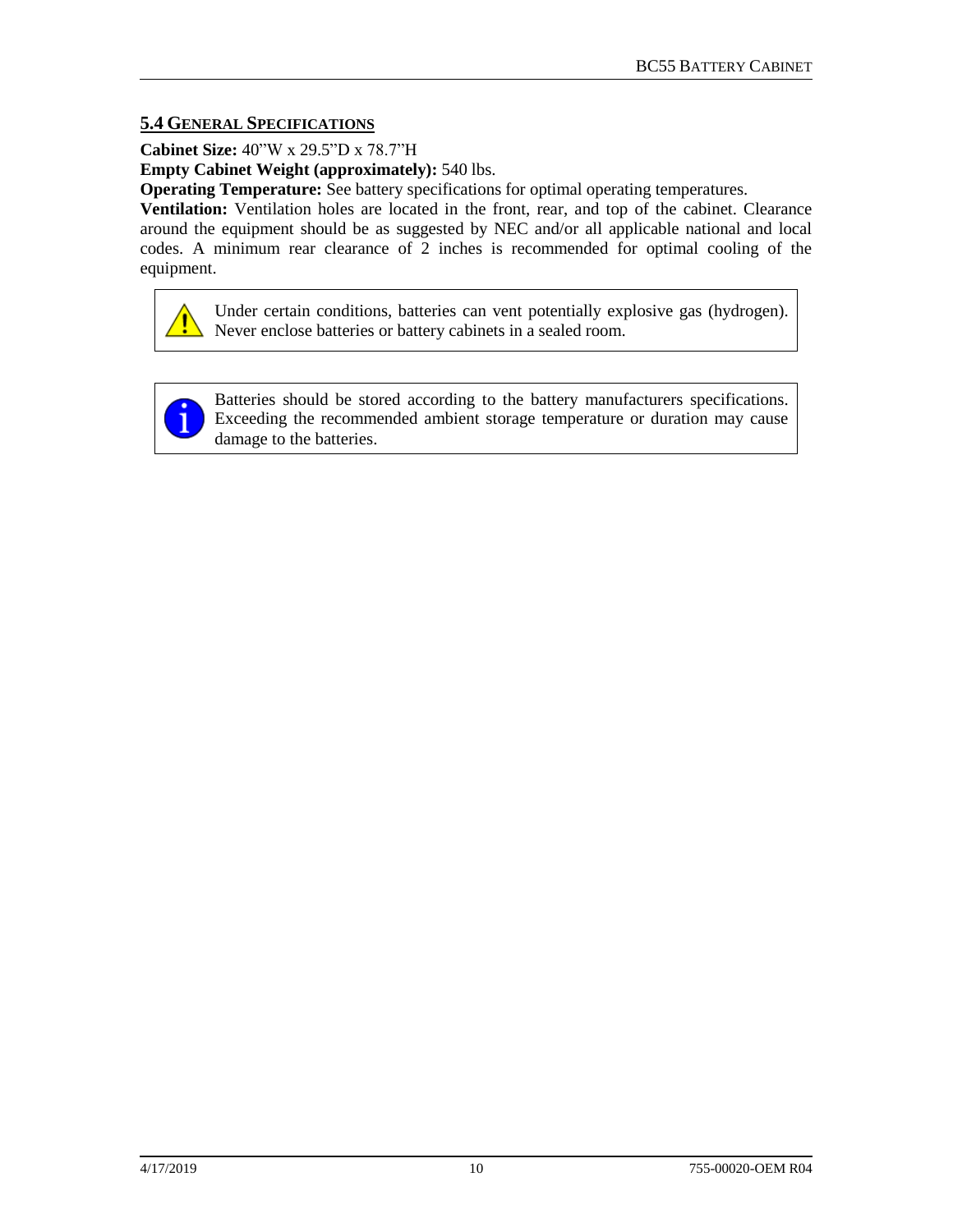# <span id="page-10-0"></span>**6.INSTALLATION**

# <span id="page-10-1"></span>**6.1 PREPARATION**

#### <span id="page-10-2"></span>**6.1.1 EQUIPMENT INSPECTION**

Remove the equipment from the packaging material and inspect for any shipping damage that may have been overlooked upon receipt of goods. Verify that the system includes all necessary hardware for installation.

#### <span id="page-10-3"></span>**6.1.2 NECESSARY EQUIPMENT AND TOOLS**

- o Heavily insulated assortment of hand tools
- o Digital voltmeter

# <span id="page-10-4"></span>**6.1.3 INSTALLATION SAFETY PRECAUTIONS**

Before proceeding with system installation, be sure to review and understand all of the SAFETY PRECAUTIONS in this manual!

# **DC VOLTAGE WARNING!**

**Hazardous DC voltages are present in the system. This hazard will always be present in a battery system including when it is offline. Accidental short circuit of the positive and negative terminal will cause tremendous currents to flow resulting in electrical shock, severe burns, fire and possible death! Use extreme caution when installing and maintaining the system!**

# <span id="page-10-5"></span>**6.2 INSTALLATION STEPS**

Before installing or maintaining this system, it is extremely important to read this manual and be sure that all system drawings and schematics are reviewed and clearly understood. If there are any questions concerning this manual or any of the installation or maintenance procedures and/or requirements please contact your system supplier before proceeding.

# <span id="page-10-6"></span>**6.2.1 EQUIPMENT LOCATION**

Prior to installation, verify floor loading requirements and all applicable codes pertaining to the related equipment. Environmental conditions should also be reviewed. Battery systems require an area with proper ventilation and cooling. Optimal ambient temperatures specified by the battery manufacturer are recommended for optimum battery life and performance. The cabinet has vent holes located at the front, top, and rear of the system. Never install the cabinet into a sealed enclosure. Clearance around the equipment should be as suggested by NEC and/or all applicable national and local codes. A minimum rear clearance of 2 inches is recommended for optimal cooling of the equipment.



Under certain conditions, batteries can vent potentially explosive gas (hydrogen). Never enclose batteries or battery cabinets in a sealed room.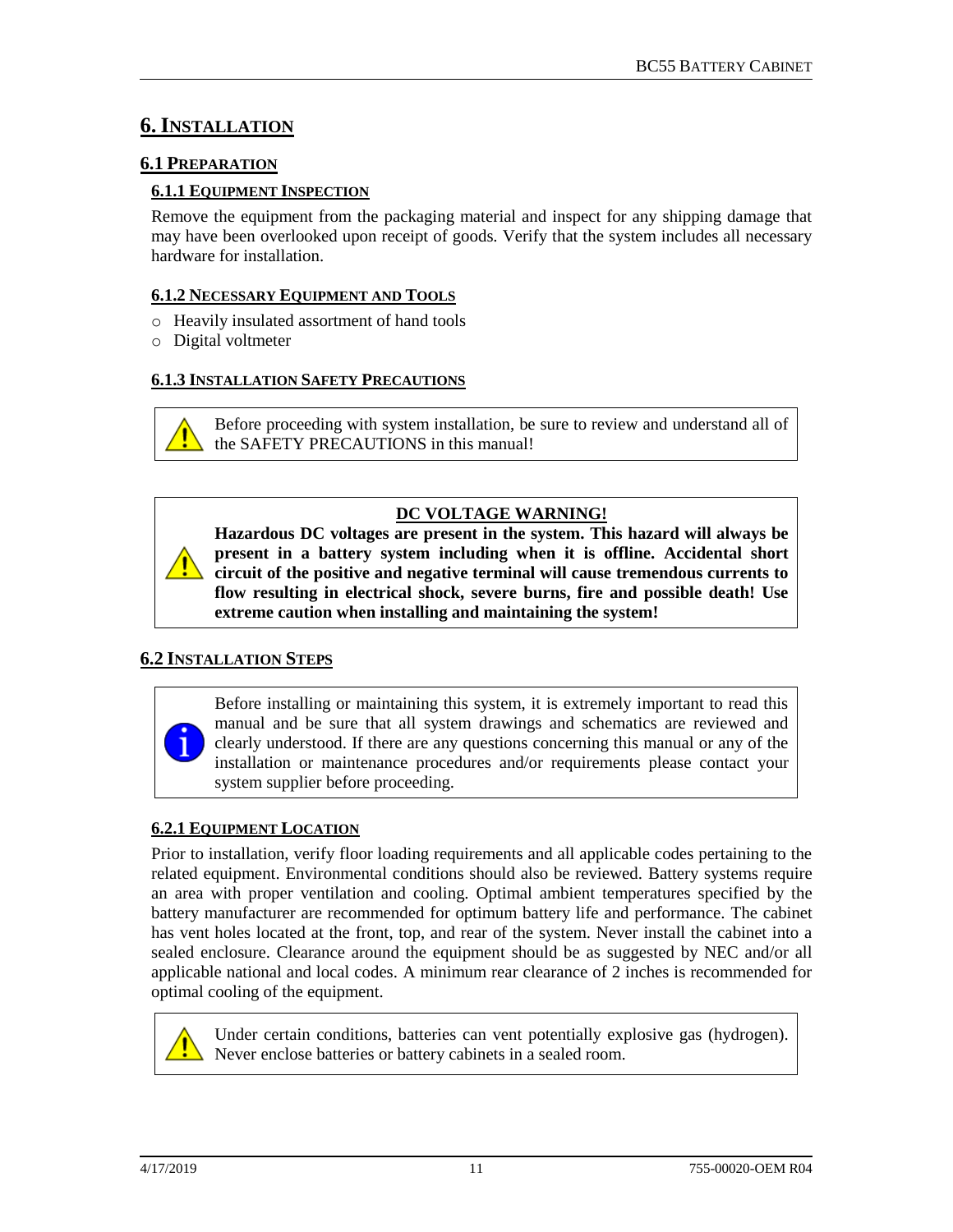# <span id="page-11-0"></span>**6.2.2 EQUIPMENT MOUNTING**

Do not attempt to unpack or move the battery cabinet without assistance. Use appropriate handling equipment rated to bear the weight and bulk of the battery cabinet, such as freight elevators, pallet jacks and forklifts. (Fully extend forks under load. Spread forks to maximum possible width under load. Lift cabinet from bottom only. Wear safety shoes.)

- 1. The battery cabinet is equipped with pallet jack or forklift access openings in the front and rear of the cabinet. Move the equipment into the desired location and set in place.
- 2. On the floor in the desired location, mark the location of the 6 mounting holes found at the bottom of the 3 cabinet legs. Each leg has 4 mounting holes available in order to stagger the mounting hardware for cabinets mounted side by side. Only 2 of the 4 available holes per leg (1 front and 1 rear) should be used to mount the equipment.



CONFIGURATION

HOLES FOR CABINETS MOUNTED SIDE BY SIDE

# <span id="page-11-1"></span>**6.2.3 EQUIPMENT GROUNDING**

All system ground wires should be derived from the main building ground source.

For multi cabinet systems, each cabinet needs to have a designated cabinet ground wire derived from the main building ground source.

Terminate a cabinet ground wire from the main building ground source to the supplied #14- 1/0AWG mechanical lug located on the breaker pan. See section 5.2 for sizing recommendations. Wire should be sized per NEC and/or all applicable national and local codes.

# <span id="page-11-2"></span>**6.2.4 DC CONNECTIONS**



Review the attached system drawings and schematics for model specific information on DC output connections.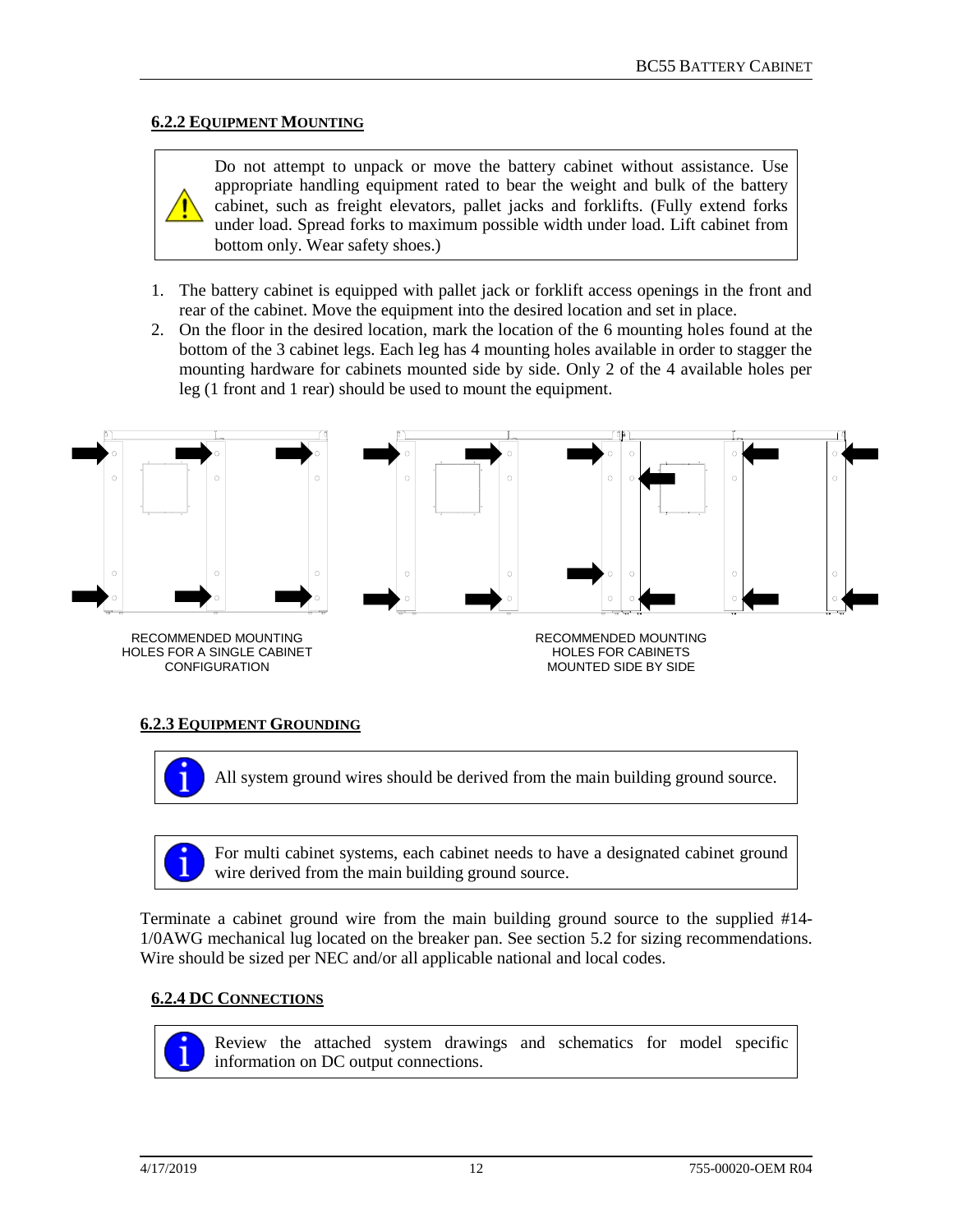Wire should be sized for a maximum voltage drop of 0.5 volt.

Battery cabinets that are not supplied with an incorporated DC output disconnect device must have an appropriate disconnect device provided external to the cabinet.



Verify that the output breaker is in the off/open position before making any DC connections to additional cabinets or to the UPS. Also verify that the UPS charger is not running.

- 1. Open the cabinet doors and check for any noticeable problems or damage that may have occurred during shipment.
- 2. Review the attached installation drawing and schematic. A cable has been left off in the middle of the battery string for safety and will be installed later.
- 3. Check and re-torque internal battery connections, as shipping may have caused these connections to come loose. Proper torque values are noted on the drawing and also on the battery case.
- 4. Connect main cables from the UPS or charger source to the battery cabinet output. The battery cabinet output connection point will vary depending on the cabinet configuration. The main output connection point may be directly to the circuit breaker, to the fuse block, or to a terminal block or bus bars. Review the supplied cabinet drawing for information on the battery cabinet output. All cables should be sized per NEC and any other local codes pertaining to this equipment. Refer to the UPS or charger manual for wiring external batteries. Note: Make sure charging source is disconnected before making these connections.
- 5. Connect the cable that was left off during shipment and install as shown on the drawing. Torque connections properly.

# <span id="page-12-0"></span>**6.2.5 SYSTEM OPERATION**

Please refer to the UPS system manual for system start up and operation information.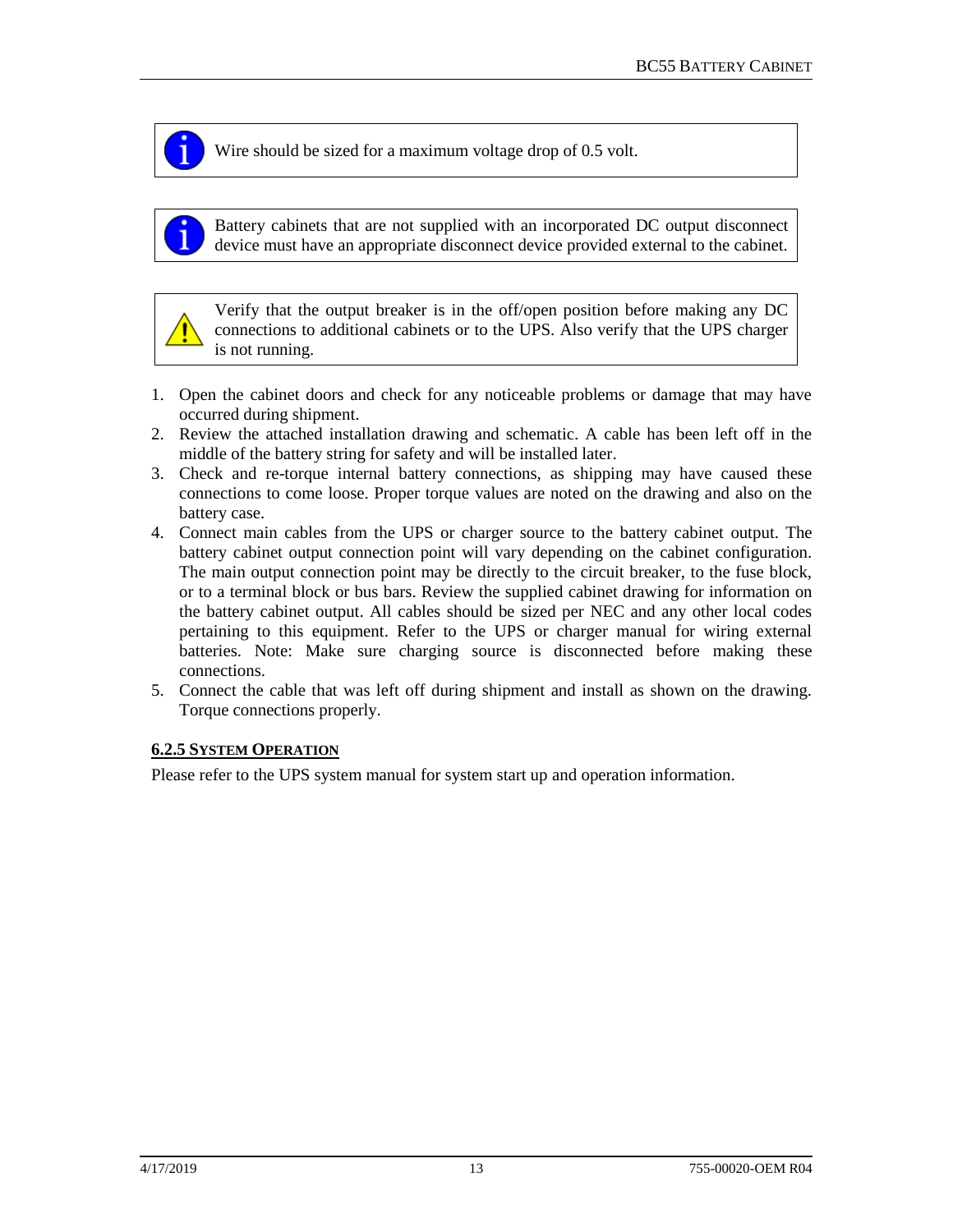# <span id="page-13-0"></span>**7. SYSTEM MAINTENANCE**

Before proceeding with system maintenance, be sure to review and understand all of the SAFETY PRECAUTIONS in this manual!

Verify that the output breaker is in the off/open position before servicing the system.

# <span id="page-13-1"></span>**7.1 BATTERY REPLACEMENT**



When batteries are replaced they must be properly installed paying special attention to terminal polarity orientation! If wired incorrectly it will cause a short in the system and can result in electrical shock, severe burns, fire and possible death! Be sure to review the system schematics before terminating any battery cables.



Caution: Risk of explosion if batteries are replaced by an incorrect type.



Do not dispose of batteries in a fire. The batteries may explode. Contact your local hazardous waste or recycling center for battery disposal requirements.



Do not discard batteries in the trash. This product contains sealed lead acid batteries. Contact your local hazardous waste or recycling center for battery disposal requirements.

- 1. Prepare the new battery for installation. Verify that the battery is the same type and amphour rating as the batteries that are in the system.
- 2. Using a digital voltmeter, measure the battery voltage to verify that it is 12.4 VDC or above.
- 3. Use a brass wire brush or abrasive pad to polish the battery terminals.
- 4. Apply no-ox type terminal grease to the battery terminals to avoid corrosion.
- 5. Disconnect the UPS from the battery string by turning off/opening the circuit breaker in the battery cabinet.
- 6. Remove the center jumper on the battery string to reduce the voltage. If replacing all batteries, continue reducing the voltage by removing the inter-shelf jumpers.
- 7. Disconnect the cables from the battery to be replaced.
- 8. Remove the bad battery. Depending on battery location, it may be necessary to remove additional batteries to safely gain access to the bad battery.
- 9. Put the new battery into place. Make sure new battery is installed properly regarding polarity orientation. Use the supplied wiring drawing found inside the battery cabinet door to verify the cabinet wiring.
- 10. Reconnect the cables to battery and make sure the connections are properly torqued.
- 11. Reconnect any removed string jumpers and make sure the connections are properly torqued.